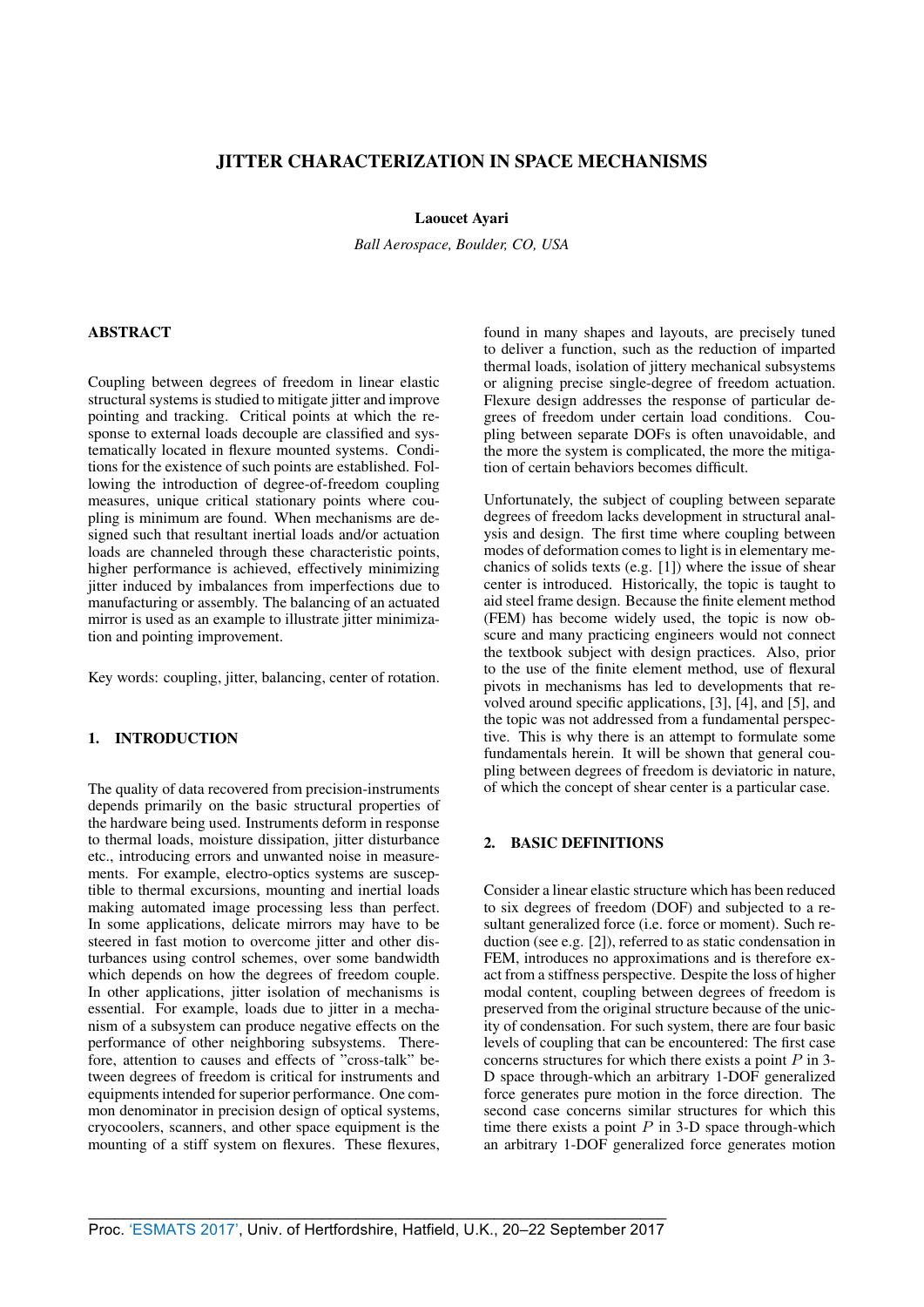of similar kind, that is forces produces only translations and moments generate rotations only. In essence, the motions are of the same type as the load but not necessarily co-linear. The third case is of a structure for which there exists a point  $C_s$  in a plane A at which at least a pair of translation-rotation associated with A decouple . Finally, we can think of the case where no point exists where translations decouple from rotations. Having classified these possibilities, we may state several definitions:

Definition 1 *A point in 3D space is called* pure center of rotation *of a particular structure, if loads and motions at this point are uncoupled in the six degrees of freedom.*

The second possibility presents the less restrictive case of rotation-translation decoupling instead of a DOF by DOF decoupling. For such possibility we introduce the following definition:

**Definition 2** *The* **center of rotation**  $C_r$  *of a structure is a point in 3D space through which, when loads are applied, the translation and rotation modes of deformation decouple.*

Finally, when uncoupled response is only possible for degrees of freedom associated with a particular plane, as identified in the third possibility, we have the classical *shear center* of structural mechanics. Hence we may introduce the following definition:

**Definition 3** *The* center of shear *or* shear center  $C_s$  *of a structure is a point of a plane* A *where at least a pair of translation-rotation degrees of freedom associated with* A *decouple.*

Flexural systems with pure centers of rotation are important to designers and have been the basis of patent protection. The center of rotation, subject of Definition 2, is a generalization of the concept of *pure center of rotation*. Finally, we will define the point of minimal translationrotation coupling for general structures that do not necessarily possess a center of rotation. Such structures may be coined "hypo-symmetric" as coupling goes hand-in hand with symmetry.

# 3. TRANSFORMATIONS BETWEEN RIGIDLY CONNECTED POINTS

In this section, we focus attention on the flexibility transformation between rigidly connected points. Consider the structure shown in Figure 1. Two components are shown in the Figure, a relatively rigid body denoted by  $B_r$  and a set of two flexures, which assembly is denoted by  $B_f$ .  $B_f$  is less stiff than  $B_r$ . A practical way to differentiate between  $B_f$  and  $B_r$  would be simply to have the natural frequencies of  $B_f$  and  $B_r$  differ by more than one order of magnitude. Also shown in Figure 1 is the center of mass of the structure,  $C_G$ , the center of rotation  $C_R$  which position is for now unknown, and a point  $C_i$ through which we intend to apply some arbitrary loads. The point  $C_i$  can be chosen arbitrarily. Because of the



*Figure 1. Typical structure with two components: stiff body*  $B_r$  *and a relatively flexible subsystem*  $B_f$ 

relative stiffness between  $B_r$  and  $B_f$ , we can replace  $B_r$ by a rigid body. This rigid body has an added link which attach to  $C_i$  from any point in the rigid body. Figure 2 illustrates such transformation. Denoting by  $u_i$  and  $u_r$  the displacement vectors of points  $C_i$  and  $C_r$  respectively, we can write

$$
u_r = u_i + d_i,\tag{1}
$$

where  $u_r^T = (u_{xr}, u_{yr}, u_{zr}, \theta_{xr}, \theta_{yr}, \theta_{zr}), u_i^T =$  $(u_{xi}, u_{yi}, u_{zi}, \theta_{xi}, \theta_{yi}, \theta_{zi})$  and  $d_i$  is given by

$$
d_i = \left(\begin{array}{c} \omega_i r \\ 0 \end{array}\right). \tag{2}
$$

In Equation (2), the vector r is given by  $r^T = (r_x, r_y, r_z)$ and  $\omega_i$  is the skew symmetric  $3 \times 3$  rotation matrix given by

$$
\left(\begin{array}{ccc} 0 & -\theta_{zi} & \theta_{yi} \\ \theta_{zi} & 0 & -\theta_{xi} \\ -\theta_{yi} & \theta_{xi} & 0 \end{array}\right).
$$
 (3)

the displacement at  $C_r$  can be expressed in terms of the displacement at point  $C_i$  in the following matrix form

$$
u_r = (I_6 + M)u_i,\t\t(4)
$$

where  $I_6$  is the six by six identity matrix and M is the two-by-two block matrix given by

$$
\left(\begin{array}{cc} 0 & T \\ 0 & 0 \end{array}\right). \tag{5}
$$

The non-zero three-by-three matrix in Equation (5) locates  $C_r$  from point  $C_i$  and is given by

$$
T = \begin{pmatrix} 0 & r_z & -r_y \\ -r_z & 0 & r_x \\ r_y & -r_x & 0 \end{pmatrix}.
$$
 (6)

Consider now an arbitrary generalized load  $P_i$ , applied at  $C_i$ , one can remove the link connecting  $C_i$  to the rigid body of Figure 2 and replace it with a new link connecting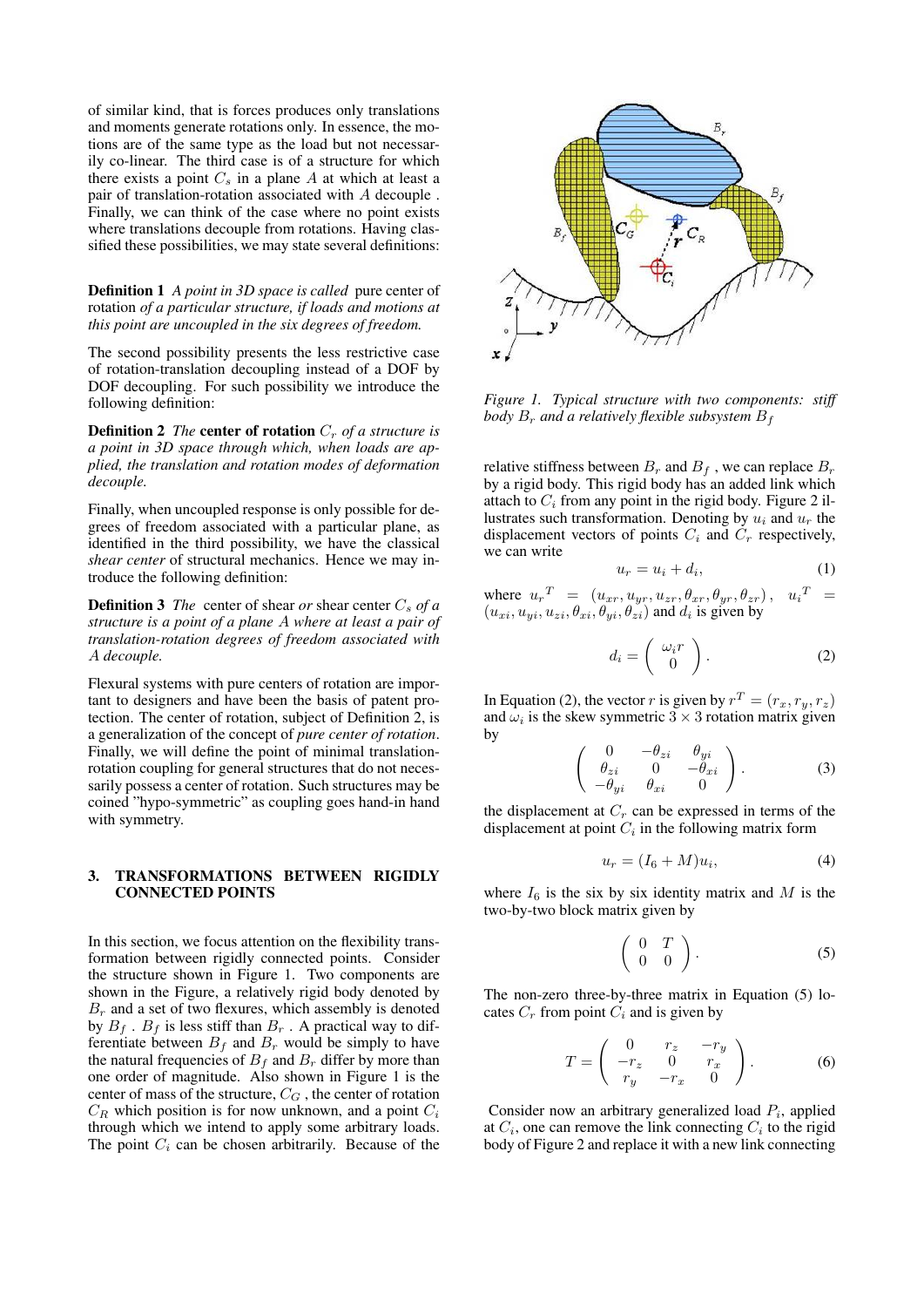

*Figure 2. Structure of Figure 1 with*  $B_r$  *replaced by a rigid body with a link extending to*  $C_i$ 

 $C_r$  this time with a load  $P_r$ . Using a free body diagram of the rigid body, the loads at  $C_r$  and  $C_i$  are related through

$$
P_r^T = P_i^T + (0, -r \otimes P_{i_1})^T, \qquad (7)
$$

where  $P_{i_1}$  is the translational component of  $P_i^T$ . Here the load vector at point  $C_i$  is decomposed into translational and rotation components, i.e.  $\overline{P_i^T} = [P_{i_1}, P_{i_2}]^T$ . Equation (7) can be further reduced in a form similar to that of Equation (4):

$$
P_r = (I_6 - M^T)P_i.
$$
 (8)

Finally, let us consider the problem of Figure 2. One can reduce the problem to six degrees of freedom where the load and displacements at  $C_i$  are related through:

$$
F_i P_i = u_i. \tag{9}
$$

Substituting Equations (4) and (8) into Equation (9), we obtain

$$
F_i(I_6 - M^T)^{-1} P_r = (I_6 + M)^{-1} u_r.
$$
 (10)

It can be easily shown that  $(I_6 - M^T)^{-1} = (I_6 + M)^T$ . Substituting this identity into Equation (10) after premultiplying both sides by  $(I_6 + M)$  and making use of the symmetry of the flexibility matrix, we obtain:

$$
(I_6 + M)F_i(I_6 + M^T)P_r = u_r.
$$
 (11)

Because of the unicity of the flexibility matrix, we finally have the flexibility matrix at the point  $C_r$  given by

$$
F_r = (I_6 + M)F_i(I_6 + M^T), \tag{12}
$$

where

$$
F_r P_r = u_r. \tag{13}
$$

Equation 12 is the load transformation between rigidly connected points in an arbitrary structure, and Equation 13 is the equilibrium statement at an arbitrary point  $C_r$ . Furthermore, the stiffness matrix transforms between  $C_i$ and  $C_r$  via

$$
K_r = (I_6 - M^T)K_i(I_6 - M)
$$
 (14)

where  $K_i = F_i^{-1}$  and  $K_r = F_r^{-1}$ . Let us define the *transvection matrix*  $S = I_6 - M$ , also called shear matrix in mathematics and referred to as the rigid body matrix in mechanics. We introduce the following key transformations in terms of  $S$ :

Lemma 1 *Transformations between two rigidly connected points*  $C_i$  *and*  $C_r$  *are given by:* 

$$
Stiffness: K_i \longrightarrow K_r = \psi(Ki) = S^T K_i S, \quad (15)
$$

$$
Flexibility: F_i \longrightarrow F_r = \phi(Fi) = S^{-1}F_i S^{-T}, \quad (16)
$$

$$
Displacements: u_i \longrightarrow u_r = \tau(u_i) = S^{-1}u_i, \quad (17)
$$

$$
Loads: P_i \longrightarrow P_r = \eta(u_i) = S^T P_i, \quad (18)
$$

where *S* is the transvection matrix from  $C_i$  to  $C_r$ .

Before moving forward, we summarize some key properties of transvections. Let us denote by  $^{ij}S$  the transvection from point  $C_i$  to point  $C_j$ . The first property that one can immediately verify is:

$$
^{ii}S = I_6,\t\t(19)
$$

which states that when  $C_i$  and  $C_j$  are coincident, the transvection is the identity matrix. It is also shown that

$$
{}^{ij}S\, {}^{ji}S = {}^{ji}S\, {}^{ij}S = I_6,\tag{20}
$$

which states that  $^{ij}S^{-1} = {^{ji}S}$ . That is switching the order of the indices produces the inverse transvection. Another important result relies on the fact that transvections commute. Given two transvection  $^{ij}S$  and  $^{rq}S$  between two pairs of points  $(C_i, C_j)$ , and  $(C_r, C_q)$ , we have:

$$
^{ij}S^{rq}S = {^{rq}S} {^{ij}S}, \t(21)
$$

Next, a transvection and its inverse have the identity matrix as a median. We have

$$
\frac{1}{2} ({}^{ij}S + {}^{ji}S) = I_6.
$$
 (22)

Also, given three rigidly connected points,  $C_i$ ,  $C_r$ ,  $C_q$ , and denoting by  ${}^{ir}S$ ,  ${}^{rq}S$  and,  ${}^{iq}S$  the transvections between  $(C_i, C_r)$ ,  $(C_r, C_q)$ , and  $(C_i, C_q)$  respectively, we have:

$$
{}^{ir}S {}^{rq}S = {}^{iq}S = {}^{ir}S + {}^{rq}S - I_6. \tag{23}
$$

The first equality states the transitivity property of the transvection operator, while the second equality is the linearization statement which expresses that the transvectional operator remains linear under composite transformations. Finally it can verified that transcvections commute with symmetric matrices. For example, we have

$$
K^{iq}S = {}^{qi}S K \tag{24}
$$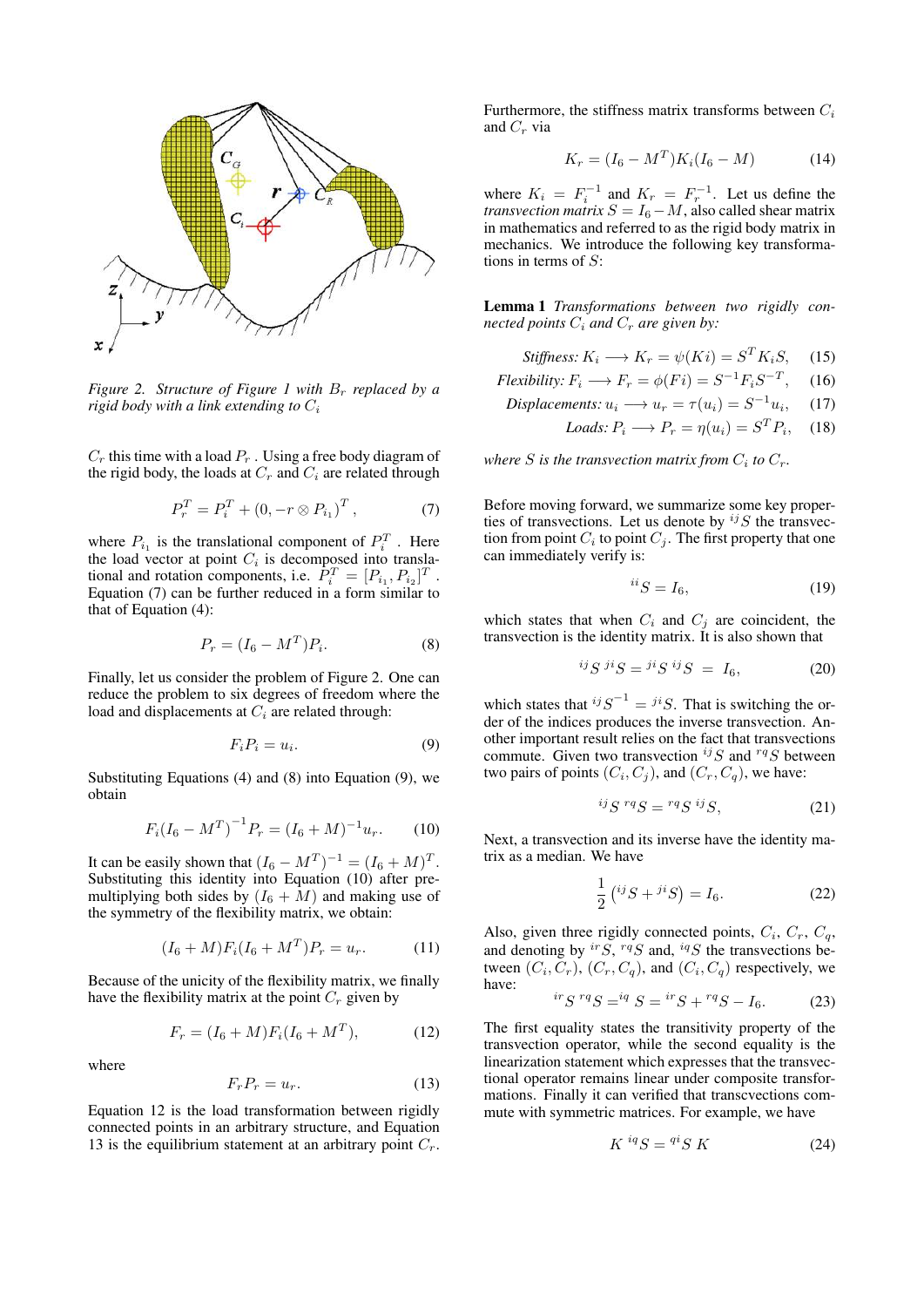And finally, in order to address coupling, we need to partition the flexibility matrices at points  $C_i$  and  $C_r$  into translational and rotational block matrices:

$$
F_i = \begin{pmatrix} f_{i_{11}} & f_{i_{12}} \\ f_{i_{12}}^T & f_{i_{22}} \end{pmatrix} \text{ and } F_r = \begin{pmatrix} f_{r_{11}} & f_{r_{12}} \\ f_{r_{12}}^T & f_{r_{22}} \end{pmatrix} . \tag{25}
$$

Using equations 12 and 5, we have

$$
f_{r_{11}} = f_{i_{11}} + \left( T f_{i_{12}}^T + f_{i_{12}} T^T \right) + T^T f_{i_{22}} T
$$
  

$$
f_{r_{12}} = f_{i_{12}} + T f_{i_{22}}
$$
  

$$
f_{r_{22}} = f_{i_{22}}.
$$
 (26)

The last equality in Equation 26 shows that the rotationrotation flexibility matrix is unchanged. Also, taking the trace of the second Equation, and noticing that  $tr(f_{i22})$ is nill, leads to the invariance results of the following lemma:

Lemma 2 *The trace of the translation-rotation coupling matrix*  $f_{12}$  *and the rotation-rotation flexibility matrix*  $f_{22}$ *are invariant through a flexibility transformation* φ*.*

Similarly, if we partition the stiffness matrix into translational and rotational blocks:

$$
K_i = \begin{pmatrix} k_{i_{11}} & k_{i_{12}} \\ k_{i_{12}}^T & k_{i_{22}} \end{pmatrix} \text{ and } K_r = \begin{pmatrix} k_{r_{11}} & k_{r_{12}} \\ k_{r_{12}}^T & k_{r_{22}} \end{pmatrix}, (27)
$$

and use equations 14 and 5, to derive similar relations to the flexibility ones expressed in Equations 26:

$$
k_{r_{11}} = k_{i_{11}}
$$

$$
k_{r_{12}} = k_{i_{12}} - k_{i_{11}}T
$$

$$
k_{r_{22}} = k_{i_{22}} + (Tk_{i_{12}} - k_{i_{12}}^T T) + T^T k_{i_{11}}T.
$$
 (28)

For the invariance result, we notice that the roles of  $f_{11}$ and  $f_{22}$  are switched, and therefore we have the result:

Lemma 3 *The trace of the translation-rotation coupling* stiffness matrix  $k_{12}$  and the translation-translation stiffness matrix  $k_{11}$  are invariant through a stiffness transfor*mation*  $\psi$ *.* 

### 4. CENTER OF ROTATION

We introduce the decoupling requirement specified in the definition and require that  $F_r$  be block diagonal. Equations (26) are reduced to

$$
f_{r_{11}} = f_{i_{11}} + \left(Tf_{i_{12}}^T + f_{i_{12}}T^T\right) + T^T f_{i_{22}}T
$$
  

$$
f_{i_{12}} + Tf_{i_{22}} = f_{i_{12}}^T - f_{i_{22}}T = 0
$$
  

$$
f_{r_{22}} = f_{i_{22}}.
$$
 (29)

The first equation gives the translation compliance transformation. The first equality of the second equation holds true if and only if

$$
T = f_{i_{22}}^{-1} f_{i_{12}}^T = -f_{i_{12}} f_{i_{22}}^{-1},
$$
 (30)

and finally, the last equation gives the rotational DOF compliance matrix at  $C_r$ . Note that  $F_r$  is block diagonal, which means  $f_{r_{11}}$  and  $f_{r_{22}}$  may have off-diagonal terms but no coupling between translations and rotation exist anymore. Next a necessary and sufficient condition for a center of rotation to exist may be established:

Theorem 1 *A center of rotation exists for a particular structure if and only if*  $f_{i_{12}} = f_{i_{22}}^{-1} \left(-f_{i_{12}}^T\right) f_{i_{22}}$ .

*Proof.* First observe that for any square matrix  $M$ ,  $M$  +  $M^T = 0 \Longleftrightarrow M$  is antisymmetric and  $M_{ii} = 0$  for  $i =$ 1..3. Because  $T$  falls in this category, using the right hand side of the first equality in Equation 30, we have  $(f_{i_{22}}^{-1}f_{i_{12}}^{T})^{T} + (f_{i_{22}}^{-1}f_{i_{12}}^{T}) = 0$ . After several manipulations, and making use of the symmetry of  $f_{i_{22}}$  the similarity statement of the theorem is shown.  $\Box$ 

In practice, direct evaluation of the matrix  $T$  may or may not lead to a solution. However the statement in the theorem provides the necessary test that will establish the existence or non-existence of a center of rotation. An important necessary condition for the existence of a center of rotation may be stated as follows:

Theorem 2 *For a center of rotation to exist, the following statements must hold true:*

- *1. The first and third invariants of the coupling matrix*  $f_{i_{12}}$  *at any point*  $C_i$  *must vanish.*
- 2. At any point  $C_i$ ,  $f_{i_{12}}^3 \frac{1}{2}tr(f_{i_{12}}^2)f_{i_{12}} = 0$ .

*Proof.* To prove the first statement, from Equation 30 we have  $f_{i_{12}} = -T f_{i_{22}} T$ , substitute T from Equation 6 and account for the fact that  $f_{i_{22}}$  has a symmetric form, it can be shown that the eigenvalues of  $f_{i_{12}}$  are  $\left\{0,\pm\sqrt{\frac{1}{2}tr\left(f_{i_{12}}^2\right)}\right\}$ . It follows that the trace and the determinant of  $f_{i_{12}}$  are zero. The second statement is the direct outcome of the fact that  $f_{i_{12}}$  must verify its characteristic equation.  $\Box$ 

Corollary 1 *When it exists, the center of rotation is the* point at which  $tr(f_{i_{12}}f_{i_{12}}^T)$  reaches a minimum zero *value.*

*Proof.* The proof is straightforward from the second statement of the above theorem and the requirement that  $f_{i_{12}}$  becomes nil at  $Ci \equiv C_r$ .

The above development was based on the flexibility matrix. When a center of rotation exists,  $K_r$  is also block diagonal and it can be shown that we have

$$
K_r = \left(\begin{array}{cc} k_{r_{11}} & 0\\ 0 & k_{r_{22}} \end{array}\right) = \left(\begin{array}{cc} f_{r_{11}}^{-1} & 0\\ 0 & k_{r_{22}}^{-1} \end{array}\right). \tag{31}
$$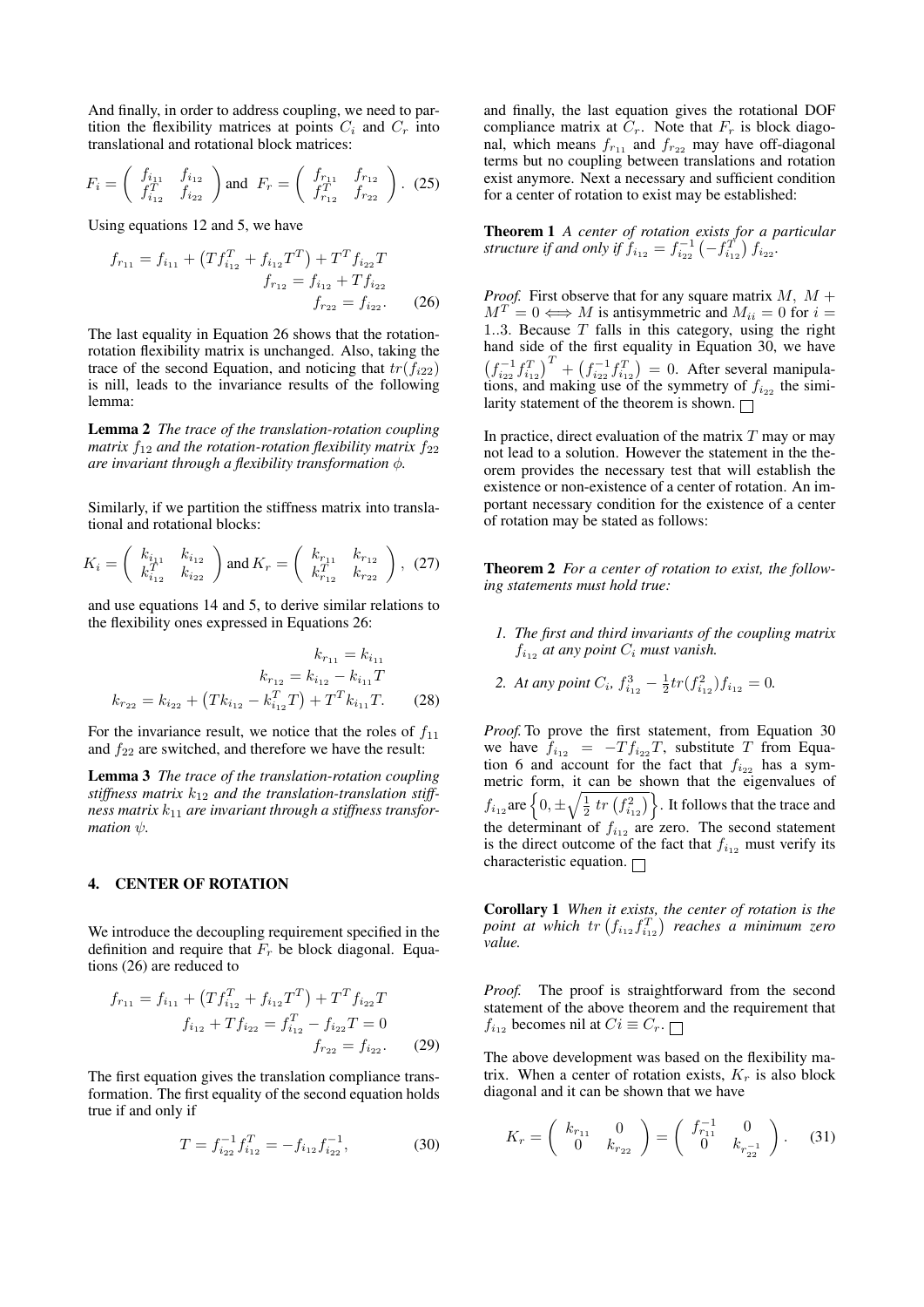And equivalent results can be derived based on the second Equation of the stiffness transformation given in Equation 30:

$$
T = k_{i_{11}}^{-1} k_{i_{12}} = -k_{i_{12}}^T k_{i_{11}}^{-1}.
$$
 (32)

It can be shown that this is the same matrix established in Equation 30, using the flexibility argument (use the inverse formula for a two-by-two block matrix for the derivation).

Finally, we close this Section by stating certain properties of a center of rotation. The center of rotation of a constrained structure has several characteristics. It is (a) a property of the geometry of the structure, (b) not necessarily connected to the flexible structure, (c) not necessarily coincident with the center of mass, (d) independent of the elastic properties of the structure, (e) independent of the mass properties of the structure, and (f) independent of the magnitude and direction of loads.

## 5. MEASURES FOR STRUCTURAL SYSTEMS

This section introduces three measures to assess the translation-rotation coupling, overall translationtranslation flexibility and rotation-rotation stiffness. These measures help a designer compare different structural layouts and options. We start by introducing the concept of *coupling strength* between translation and rotation. This can give a designer the possibility to minimize the effect of parasitic motions in structures where coupling is unavoidable. There are three possibilities that one can immediately consider: Either using the coupling flexibility matrix  $f_{i_{12}}$ , or using the stiffness coupling matrix  $k_{i_{12}}$ , or a combination of the two. The following definitions introduce the three possibilities

Definition 4 *The translation-rotation* flexibility cou**pling strength** at a point  $C_i$  is defined as  $A_{f_i}$  =  $\sqrt{tr(f_{i_{12}}f_{i_{12}}^T)}$ , where  $f_{i_{12}}$  is the translation-rotation cou*pling flexibility matrix at that point.*

Definition 5 *The translation-rotation* stiffness coupling **strength** at a point  $C_i$  is defined as  $A_{k_i}$  =  $\sqrt{tr(k_{i_{12}}k_{i_{12}}^T)}$ , where  $k_{i_{12}}$  is the translation-rotation cou*pling stiffness matrix at that point.*

Definition 6 *The translation-rotation* mixed coupling **strength** at a point  $C_i$  is defined as  $A_i = \sqrt{tr(f_{i_{12}}k_{i_{12}}^T)}$ , where  $f_{i_{12}}$  and  $k_{i_{12}}$  are the respective translation*rotation flexibility and stiffness matrices at that point.*

It can be shown that the three measures of coupling strength are frame invariant and therefore they can be used as structural properties. Next, let us address the *ranslation flexibility* and *rotation stiffness*. With the variation of the coupling strength from one point to another in 3D space, the translational flexibility also vary. However, the rotational flexibility remains invariant as expressed in Equations 26. A measure of overall translational flexibility may be defined as following:

Definition 7 *The overall translation-translation flexibility at a point*  $C_i$  *is defined as*  $\mathcal{F}_i = tr(f_{i_{11}})$ *, where*  $f_{i_{11}}$  *is the translation-translation flexibility matrix at that point.*

On the other hand, the translation-translation stiffness remains invariant under transvections. It is the rotationrotation stiffness matrix that varies as expressed in the third Equation of 28. A measure of overall rotationrotation stiffness may be defined as following:

Definition 8 *The overall rotation-rotation stiffness of a structure at a point*  $C_i$  *is defined as*  $\mathcal{G}_i = tr(k_{i_{22}})$ *, where*  $k_{i_{22}}$  *is the rotation-rotation stiffness matrix at that point.* 

Finally, it is important to notice that  $\mathcal{F}_i$ , and,  $\mathcal{G}_i$  are also frame invariant, and therefore can be used as measures.

# 6. DIFFERENTIATION PROPERTIES

Several results can be established using the introduction of the skew symmetric matrix format of the position vector r. let us use the ceil symbol to move between vector and matrix notations:

$$
r = \left(\begin{array}{c} r_x \\ r_y \\ r_z \end{array}\right) = \left[T\right] = \left[\left(\begin{array}{ccc} 0 & r_z & -r_y \\ -r_z & 0 & r_x \\ r_y & -r_x & 0 \end{array}\right)\right]
$$
(33)

The ceil operator has three key properties that that can be immediately extracted. Given two arbitrary skew symmetric matrices A and B, an arbitrary scalar  $\lambda$  and a vector r. Using the notation of Equation 33, we have the following:

$$
[A + B] = [A] + [B]
$$
additivity  
\n
$$
[ \lambda A] = \lambda [A]
$$
homogeneity  
\n
$$
A r = tr(A) r + [(TA)^{T} - TA]
$$
 decomposition.

The first two properties make the ceil operator a *linear map* and the third property decomposes the effect of a matrix A on a particular vector into a colinear (axial) component along  $r$  and a deviatoric component. Using the fact that  $A$  can be written as the sum of a symmetric component  $A_s$  and a skewsymmetric component  $A_w$ , i.e.

$$
A = A_s + A_w, A_s = \frac{A + A^T}{2} \text{ and } A_w = \frac{A - A^T}{2}.
$$
 (34)

The deviatoric component of the decomposition property can be written as

$$
\left[ (TA)^{T} - TA \right] = -2 \left[ (TA)_{w} \right] = 2 \left[ \left( A^{T}T \right)_{w} \right]. (35)
$$

That is, the deviatoric component is derived from a skewsymmetric matrix. In addition, it can be shown that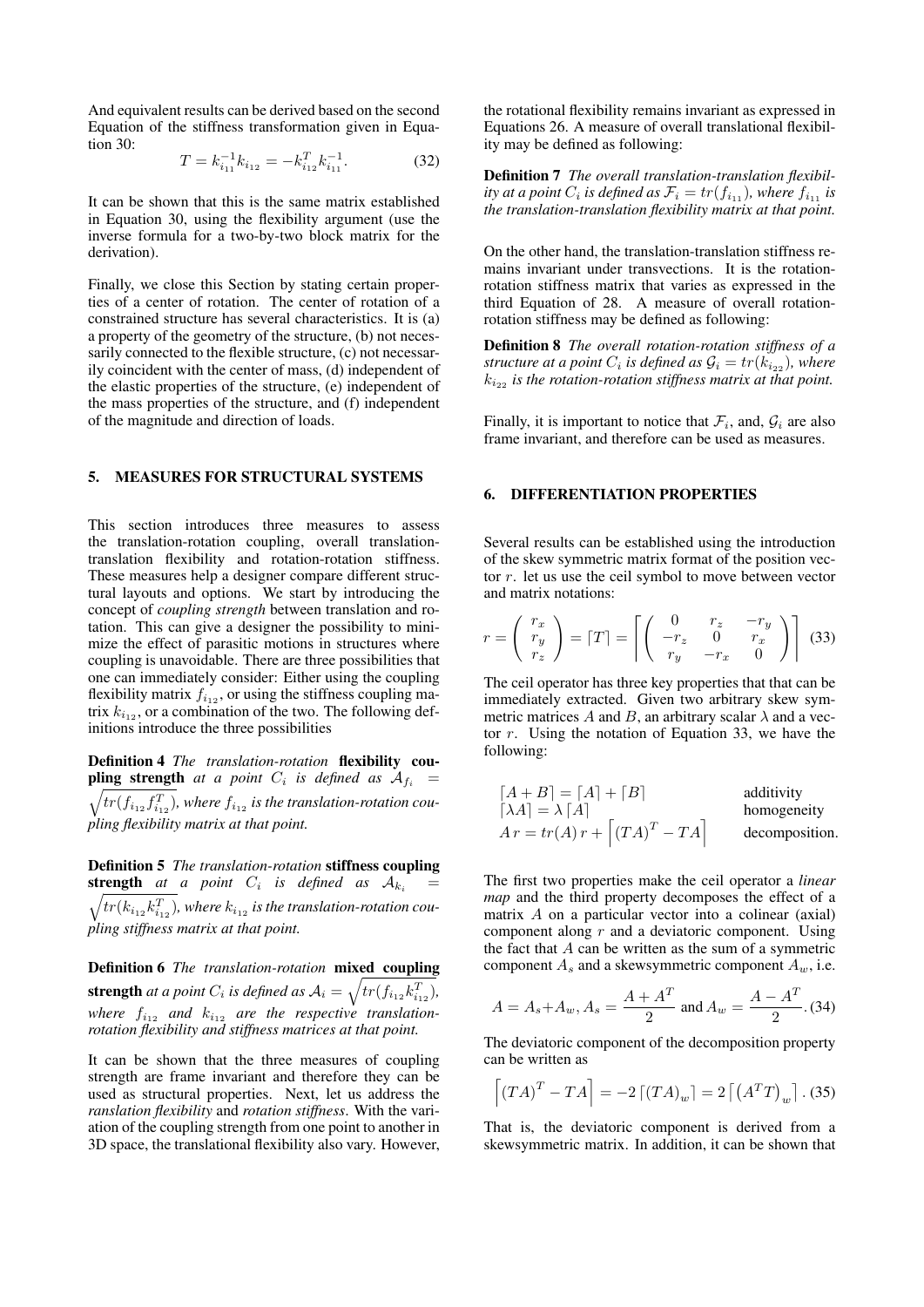the action of a skewsymmetric matrix results always in a nill axial component, while the deviatoric component of such action is orthogonal to the vector. Next, let A,B be two arbitrary matrices, the subscript s means the symmetric part and the subscript w refers to the skewsymmetric part. The following important differentiation rules hold:

$$
\frac{\partial (tr(A))}{\partial T} = 0 \tag{36}
$$

$$
\frac{\partial (tr(AT))}{\partial T} = \frac{\partial (tr(TA))}{\partial T} = -\frac{\partial (tr(A^T T))}{\partial T}
$$

$$
= [A^T - A] = -2[A_w]
$$
(37)

$$
\frac{\partial (tr(ATB))}{\partial T} = \left[ (BA)^{T} - BA \right] = -2 \left[ (BA)_{w} \right] \tag{38}
$$

$$
\frac{\partial (tr(TAT))}{\partial T} = -2 \left[ A_s^T T + T A_s \right] = -4 \left[ (A_s T)_w \right]
$$

$$
= (A_s - tr(A_s) I_3) \left[ T \right] \tag{39}
$$

$$
\frac{\partial (tr (AT^2B))}{\partial T} = -2 \left[ (BA)_s^T T + T (BA)_s \right]
$$
  
= 2 ((BA)\_s - tr (BA)\_s I\_3) [T]  
= 4 [(BA)\_s T)\_w (40)

$$
\frac{\partial (tr (ATBT))}{\partial T} = \frac{\partial (tr (TATB))}{\partial T}
$$
  
= -2 [(ATB + BTA)<sub>w</sub>] (41)

If both  $A$  and  $B$  are symmetric matrices, then we have

$$
\frac{\partial \left( tr \left( AT \, BT \right) \right)}{\partial T} = \frac{\partial \left( tr \left( T \, AT \, B \right) \right)}{\partial T} = -2 \left[ ATB + BTA \right] \tag{42}
$$

As a consequence of Equation 39, a new definition of the position vector r becomes readily available by substituting the particular case of  $A = I_3$ :

$$
r = [T] = -\frac{1}{4} \frac{\partial \left( tr(T^2) \right)}{\partial T}
$$

$$
= \sqrt{-\frac{1}{2} tr(T^2)} \frac{\partial \left( \sqrt{-\frac{1}{2} tr(T^2)} \right)}{\partial T}.
$$
(43)

The most right hand side of the above Equation is a representation of  $r$  in the form of a modulus and a unit vector

$$
||r|| = \sqrt{-\frac{1}{2}tr(T^2)}, \frac{r}{||r||} = \frac{\partial \left(\sqrt{-\frac{1}{2}tr(T^2)}\right)}{\partial T}.
$$
 (44)

This additional representation of the direction of the variable position  $r$  in a gradient form is interesting and can be further exploited. Equation 39 indicates that the action of the symmetric component of an arbitrary matrix A on a vector  $r$  can be expressed as

$$
A_s r = tr(A_s) r + \frac{1}{2} \frac{\partial (tr(TAT))}{\partial T}, \qquad (45)
$$

and therefore we can finally write

$$
Ar = tr(A) r + A_w r + \frac{1}{2} \frac{\partial (tr(TAT))}{\partial T}.
$$
 (46)

Obviously, this decomposition shows a quadratic term which indicates the existence of stationary points with physical implications. In addition to the above differentiation rules, we will make use of the following additional differentiation formula in deriving two stationary points pertaining to translation and rotation energy storage in the following Section ??. let us write the matrix  $T$  as a linear combination of three skew symmetric permutations:

$$
T = r_x Q_x + r_y Q_y + r_z Q_z, \qquad (47)
$$

where

$$
Q_x = \begin{pmatrix} 0 & 0 & 0 \\ 0 & 0 & 1 \\ 0 & -1 & 0 \end{pmatrix}, \ Q_y = \begin{pmatrix} 0 & 0 & -1 \\ 0 & 0 & 0 \\ 1 & 0 & 0 \end{pmatrix}
$$
  
and 
$$
Q_z = \begin{pmatrix} 0 & 1 & 0 \\ -1 & 0 & 0 \\ 0 & 0 & 0 \end{pmatrix}.
$$

It can be easily shown that for any arbitrary matrix  $A$  and for any component  $i = x, y$  or z, we have the following chain rule

$$
\frac{\partial\left(\cdot\right)}{\partial r_{i}} = \frac{\partial\left(\cdot\right)}{\partial T} \frac{\partial T}{\partial r_{i}} = \frac{\partial\left(\cdot\right)}{\partial T} Q_{i}
$$
(48)

It can be shown that we immediately have the following identities:

$$
\frac{\partial (AT)}{\partial r_i} = AQ_i, \quad \frac{\partial (TA)}{\partial r_i} = Q_iA
$$
  
and 
$$
\frac{\partial (TAT)}{\partial r_i} = TAQ_i + Q_iAT.
$$
 (49)

### 7. STATIONARY POINTS IN STRUCTURES

We start by addressing the first three definitions of Section 5 for minimum coupling strength between degrees of freedom. Three corresponding points are found. Subsequently, the last two definitions of Section 5 on minimum translation flexibility and rotational stiffness are used to derive the locations of the two corresponding points. Finally, it is shown that when a center of rotation exists, These points coalesce with the points of minimum coupling (flexibility, stiffness and mixed flexibility-stiffness), and points of minimum translation flexibility and maximum rotation stiffness.

### 7.1. Point of minimum flexibility coupling strength

The point in 3D space where translation-rotation flexibility coupling is at a minimum is obtained from an arbitrary point  $C_i$  using the result of the following theorem: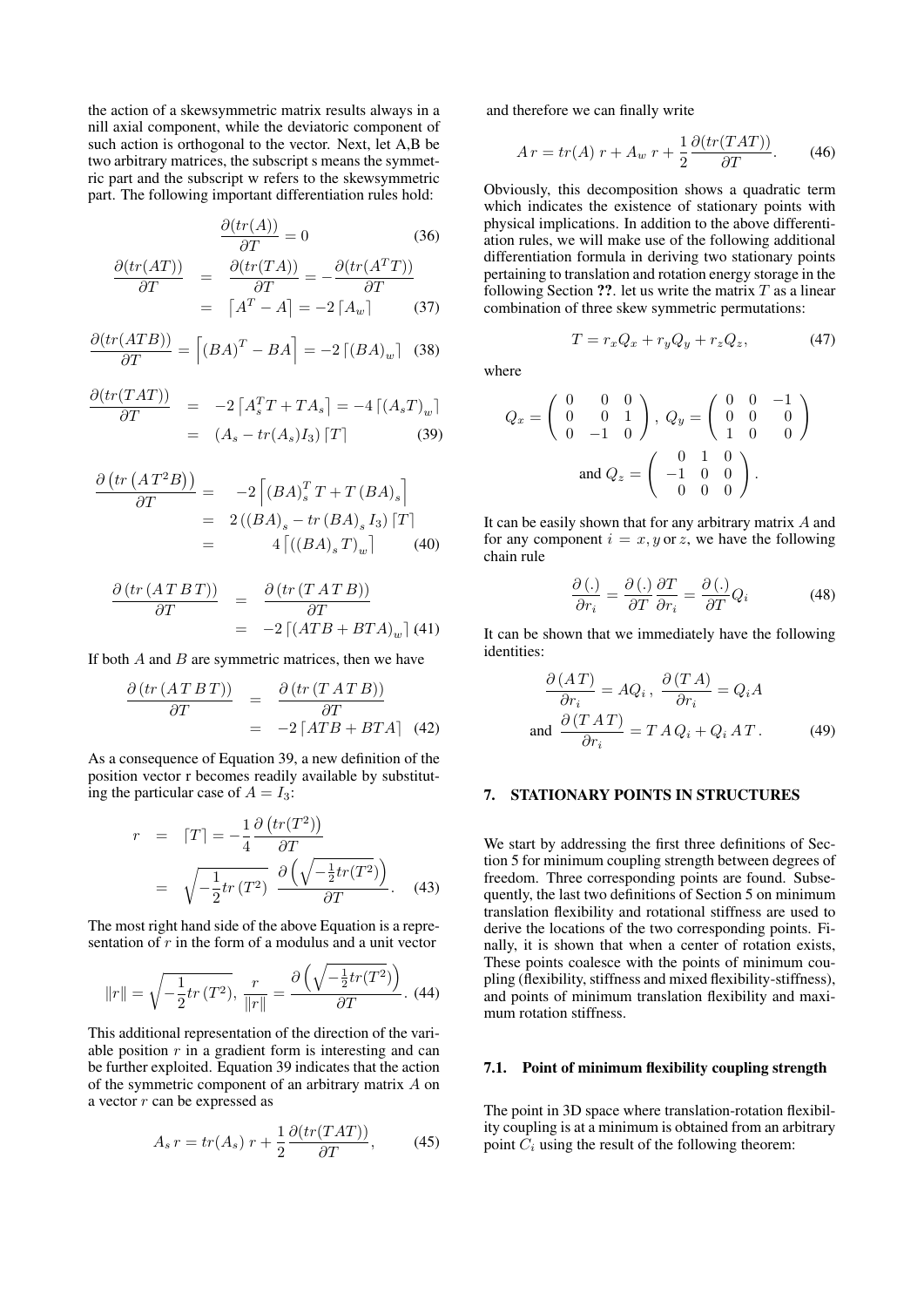Theorem 3 *Any structure with proper constraints has a point in 3D space,*  $C<sub>o</sub>$  *at which the translation-rotation coupling strength is absolute minimum. This point is obtained from an arbitrary point*  $C_i$  *using:* 

$$
\overrightarrow{C_i C_o} = (f_{i22}^2 - tr(f_{i22}^2)I_3)^{-1} [f_{i12}f_{i22} - f_{i22}f_{i12}^T] (50)
$$

*This point is at which the deviatoric component of the acthis point is at which the acylitoric component of the skewsymmetric part of* fi12fi22*, and is solution of the partial differential equation:*

$$
\frac{\partial (tr(\frac{1}{2}T f_{i22}^2 T + f_{i12} f_{i22} T))}{\partial T} = 0.
$$
 (51)

*Proof.* Using Definition 4, and substituting the coupling matrix expression from the second Equation in 26, which means the following expressions

$$
\frac{\partial}{\partial T}\left(\sqrt{tr(f_{o_{12}}f_{o_{12}}^T)}\right),\newline\frac{\partial}{\partial T}\left(\sqrt{tr\left((f_{i_{12}}+Tf_{i_{22}})(f_{i_{12}}^T-f_{i_{22}}T)\right)}\right), \text{ and} \\\frac{\partial}{\partial T}\left(tr\left(f_{i_{12}}f_{i_{12}}^T-f_{i_{12}}f_{i_{22}}T+Tf_{i_{22}}f_{i_{12}}^T-Tf_{i_{22}}^2T\right)\right),
$$

are nil. Using the differentiation rules established in Equations 36, 37 and Equation 39, and carrying the algebra, we obtain the results of the theorem.  $\Box$ 

It is interesting to note that the point of minimal flexibility coupling is a symmetry point as indicated by the result of the following corollary.

Corollary 2 *The point of minimum flexibility coupling* strength makes the matrix  $(Tf_{i22} + f_{i12}) f_{i22}$  take a sym*metric form. When*  $(Tf_{i22} + f_{i12}) f_{i22} = 0$ *, such point is a center of rotation.*

*Proof.* Equation 51 can be rewritten as

$$
\left(f_{i22}^2 - tr(f_{i22}^2)I_3\right)\left[T\right] - \left[f_{i12}f_{i22} - f_{i22}f_{i12}^T\right] = 0.
$$

Using the most righthand side equality in Equation 39, we have

$$
\begin{array}{l}\n-2\left[ (f_{i22}^2 T)_{w}\right] - \left[ f_{i12} f_{i22} - f_{i22} f_{i12}^T \right] = \\
-2\left[ (T f_{i22}^2)_{w} + (f_{i12} f_{i22})_{w} \right] = 0,\n\end{array}
$$

after making use of the additivity property of the ceil operator. The most right equality is then simplified to be  $\left[ ((T f_{i22} + f_{i12}) f_{i22})_{w} \right] = 0$ . That is  $(T f_{i22} + f_{i12}) f_{i22}$  is symmetric. The second statement of the corollary is immediately shown when writing  $(T f_{i22} + f_{i12}) f_{i22} = 0$ . We have to have  $T f_{i22} + f_{i12} =$ 0, the necessary and sufficient condition for a center of rotation to exist as established by Equation  $30$ .

Next, we show that any structure possess a particular point in 3D space where the translation-translation flexibility reaches a minimum and a third point where the rotation-rotation stiffness reaches maximum.

### 7.2. Point of minimum stiffness coupling strength

The point in 3D space where translation-rotation stiffness coupling is at a minimum is obtained from an arbitrary point  $C_i$  using the result of the following theorem:

Theorem 4 *Any structure with proper constraints has a point in 3D space,*  $C_s$  *at which the translation-rotation coupling strength is absolute minimum. This point is obtained from an arbitrary point*  $C_i$  *using:* 

$$
\overrightarrow{C_i C_s} = \left(k_{i11}^2 - tr(k_{i11}^2)I_3\right)^{-1} \left[-k_{i11}k_{i12} + k_{i12}^T k_{i11}\right].
$$
 (52)

*This point is at which the deviatoric component of the acthis point is at which the acylitoric component of the skewsymmetric* part of  $k_{i12}^T k_{i11}$ , and is solution to the partial differential *equation:*

$$
\frac{\partial (tr(\frac{1}{2}Tk_{i11}^2T + k_{i11}k_{i12}T))}{\partial T} = 0.
$$
 (53)

*Proof.* Using Definition 5, and substituting the coupling matrix expression from the second Equation in lemma 2, we obtain equivalent expressions to those in the previous theorem. Using the differentiation rules established in Equations 36, 37 and Equation 39, and carrying the algebra, we obtain the results of the theorem.  $\Box$ 

#### 7.3. Point of minimum mixed coupling strength

The point in 3D space where coupling strength in a mixed stiffness-flexibility sense is at a minimum is obtained from an arbitrary point  $C_i$  using the result of the following theorem:

Theorem 5 *Any structure with proper constraints has a unique point in 3D space,*  $C_q$  *at which mixed coupling strength is absolute minimum. This point is obtained from an arbitrary point*  $C_i$  *using:* 

$$
\overrightarrow{C_i C_q'} = -(\left( tr(f_{i22}k_{i11}) - tr(f_{i22})tr(k_{i11}) \right)I_3 \n- (f_{i22} - tr(f_{i22})I_3)k_{i11} \n- (k_{i11} - tr(k_{i11})I_3) f_{i22})^{-1} \left[ k_{i11}f_{i12} + f_{i22}k_{i12}^T \right].
$$
\n(54)

*Proof.* Using Definition 6, and substituting the flexibility and stiffness coupling matrices from the second Equation in 26, and the second Equation of 28, the following terms are nil:

$$
\frac{\partial}{\partial T}\left(\sqrt{tr(f_{o_{12}}k_{o_{12}}^T)}\right),\newline\frac{\partial}{\partial T}\left(\sqrt{tr\left((f_{i_{12}}+Tf_{i_{22}})(k_{i_{12}}^T+Tk_{i_{11}})\right)}\right),\newline\frac{\partial}{\partial T}\left(tr\left(f_{i_{12}}k_{i_{12}}^T+f_{i_{12}}Tk_{i_{11}}+Tf_{i_{22}}k_{i_{12}}^T+Tf_{i_{22}}Tk_{i_{11}}\right)\right).
$$

Using the differentiation rules established in Equations 36, 37 and Equation 42, and carrying the algebra, we obtain the results of the theorem.  $\Box$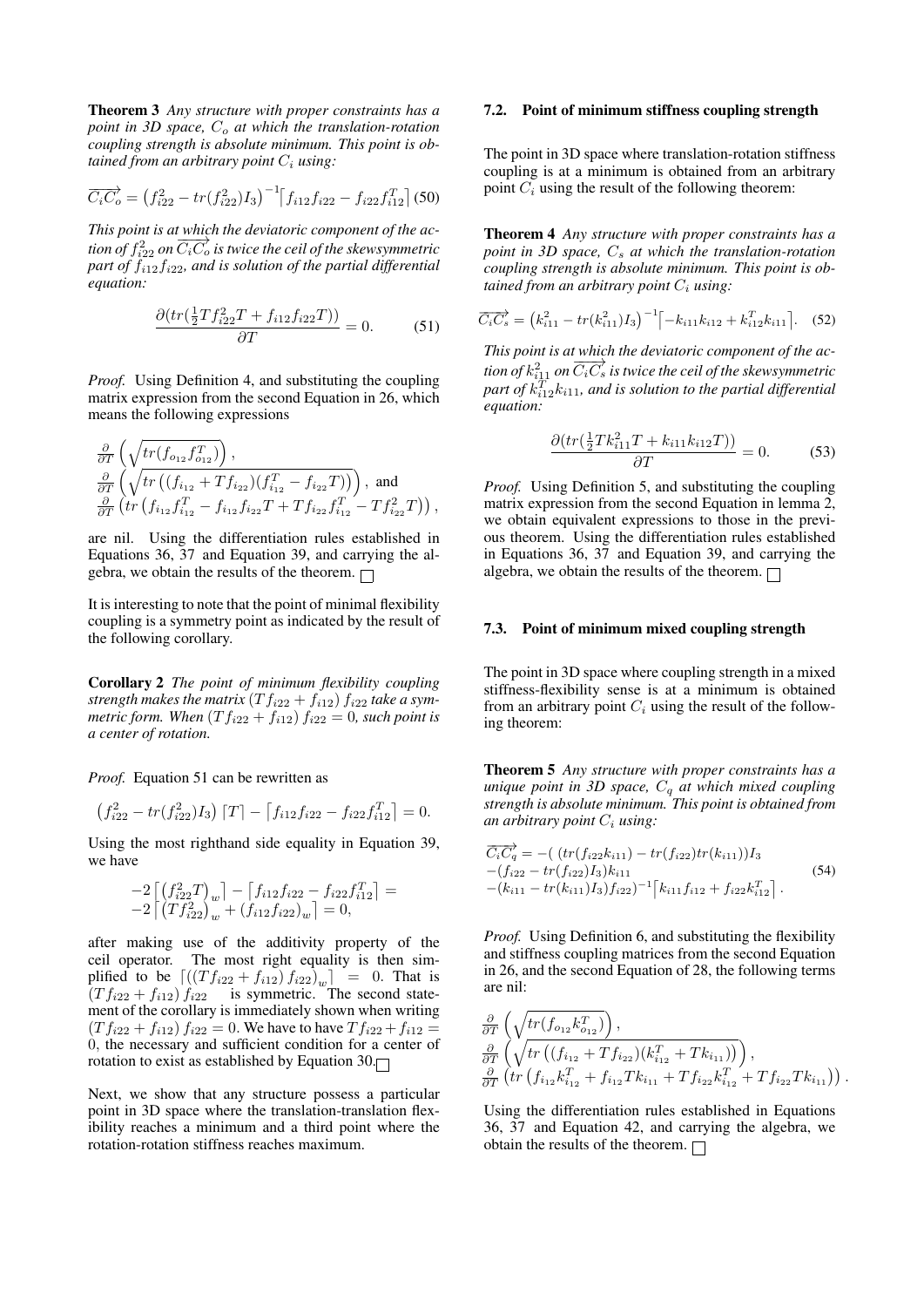## 7.4. Points of minimum translation flexibility and maximum rotation stiffness

For flexibility and stiffness, we have two stationary points: point of minimum translation flexibility and point of maximum rotation stiffness. These points are obtained as following:

Theorem 6 *Any arbitrarily structure with proper con*straints possess a point in  $3D$  space  $C_t$  at which the over*all translation-translation flexibility is minimum and is obtained from an arbitrary point* C<sup>i</sup> *using*

$$
\overrightarrow{C_i C_t} = (f_{i_{22}} - tr(f_{i_{22}}) I_3)^{-1} \left[ f_{i_{12}} - f_{i_{12}}^T \right].
$$
 (55)

*This point is at which the deviatoric component of the acthis point is at mixed the derivalence component by the de-*<br>tion of  $f_{i22}$  on  $\overline{C_iC_t}$  is twice the ceil of the skewsymmetric *part of*  $f_{i12}$ *, and solution of:* 

$$
\frac{\partial (tr(\frac{1}{2}Tf_{i22}T - f_{i12}T))}{\partial T} = 0.
$$
 (56)

*Proof.* Following the same procedure as in the proof of the result of Theorem 3, using Definition 7, we write that the trace of the right hand side of the first Equation of 26 is stationary. This leads to:

$$
\frac{\partial}{\partial T}\left(tr(f_{i_{11}} + \left(Tf_{i_{12}}^T + f_{i_{12}}T^T\right) + T^T f_{i_{22}}T)\right) = 0.
$$
 (57)

Applying the identities given in Equations 36 through 39, and carrying the algebra leads to the results of the theorem.  $\Box$ 

Rotation stiffness is important to numerous applications, especially those that can be found in mounting optics and in pointing and tracking. Such point can be established using the following theorem:

Theorem 7 *Any arbitrarily structure with proper constraints possess a point in 3D space,*  $C_m$  *at which the rotation stiffness is maximum; such point is obtained from an arbitrary point* C<sup>i</sup> *using*

$$
\overrightarrow{C_i C_m} = -(k_{i_{11}} - tr(k_{i_{11}}) I_3)^{-1} [k_{i12} - k_{i12}^T].
$$
 (58)

*This point is at which the deviatoric component of the action of*  $k_{i22}$  *on*  $\overline{C_iC_t}$  *is minus two times the ceil of the skewsymmetric part of* ki12*, and is solution to the partial differential equation:*

$$
\frac{\partial (tr(-\frac{1}{2}Tk_{i11}T - k_{i12}^T T))}{\partial T} = 0.
$$
 (59)

*Proof.* Following the same procedure as in the proof of the result of Theorem 6, using Definition 7, we write that the trace of the right hand side of the last Equation of 28 is stationary. This leads to:

$$
\frac{\partial}{\partial T}\left(tr(k_{i_{22}} + (Tk_{i_{12}} - k_{i_{12}}^T T) - T^T k_{i_{11}} T)\right) = 0. \quad (60)
$$

Applying the identities given in Equations 36 through 39, and carrying the algebra leads to the results of the theorem.  $\Box$ 

### 7.5. Point of minimum strain energy storage

Consider an arbitrary flexible structure with proper constraints. There exists a point in 3D space through which the application of external loads results in absolute minimum strain energy storage due to translation.

Theorem 8 *An arbitrary structure with proper constrains has an associated point through which external loads result in minimum translation strain energy storage. This point coincides with the point of minimum translation flexibility.*

*Proof.* Consider the translation-rotation partition. The strain energy of a flexible system under the application of a load at point  $C_r$  can be written as a sum of translation-translation, rotation-rotation and mixed translation-rotation contributions,

$$
E_r = E_{1r} + E_{2r} + E_{12r}, \t\t(61)
$$

where the strain energy components, using the flexibilities, are given by

$$
E_{1r} = \frac{1}{2} P_{r_1}^T f_{r_{11}} P_{r_1}, E_{2r} = \frac{1}{2} P_{r_2}^T f_{r_{22}} P_{r_2}, \text{ and}
$$

$$
E_{12r} = P_{r_1}^T f_{r_{12}} P_{r_2}.
$$
 (62)

Substituting the first Equation of 29, in the expression of  $E_{1r}$  leads to

$$
E_{1r} = \frac{1}{2} P_{r_1}^T f_{i_{11}} P_{r_1} +
$$

$$
\frac{1}{2} P_{r_1}^T (T f_{i_{12}}^T + f_{i_{12}} T^T + T^T f_{i_{22}} T) P_{r_1}.
$$
 (63)

Differentiating with respect to  $r_i$  using the identities given in 49, and simplifying leads to

$$
\frac{\partial E_{1_r}}{\partial r_i} = P_{i_1}^T Q_i \left( f_{i_{12}}^T - f_{i_{22}} T \right) P_{i_1}.
$$
 (64)

and therefore  $E_{1r}$  is stationary when we have

$$
T = f_{i_{22}}^{-1} f_{i_{12}}^T.
$$
 (65)

Differentiating Equation 64 with respect to  $r_i$  leads to

$$
\frac{\partial^2 E_{1_r}}{\partial r_i^2} = -P_{i_1}^T Q_i f_{i_{22}} Q_i P_{i_1} > 0.
$$
 (66)

It can be shown that the above term is positive because it is the strain energy stored in the structure due to the force indirectly normal to projection of  $P_{i1}$  on the plane  $(j, k)$ . This means that we have a stationary minimum rotation storage point which happen to correspond to the center of rotation, as the above expression for  $T$  is the one given by Equation 30. Such statement assumes that the structure possesses a center of rotation. If the center of rotation does not exist, then  $E_{1r}$  is a monotonic function of  $T$  which upon using the decomposition identity 46, we have

$$
E_{1r} = \frac{1}{2} P_{r_1}^T tr(f_{r_{11}}) P_{r_1} + \frac{1}{4} P_{r_1}^T \frac{\partial (tr(Tf_{r_{11}}T))}{\partial T}.
$$
 (67)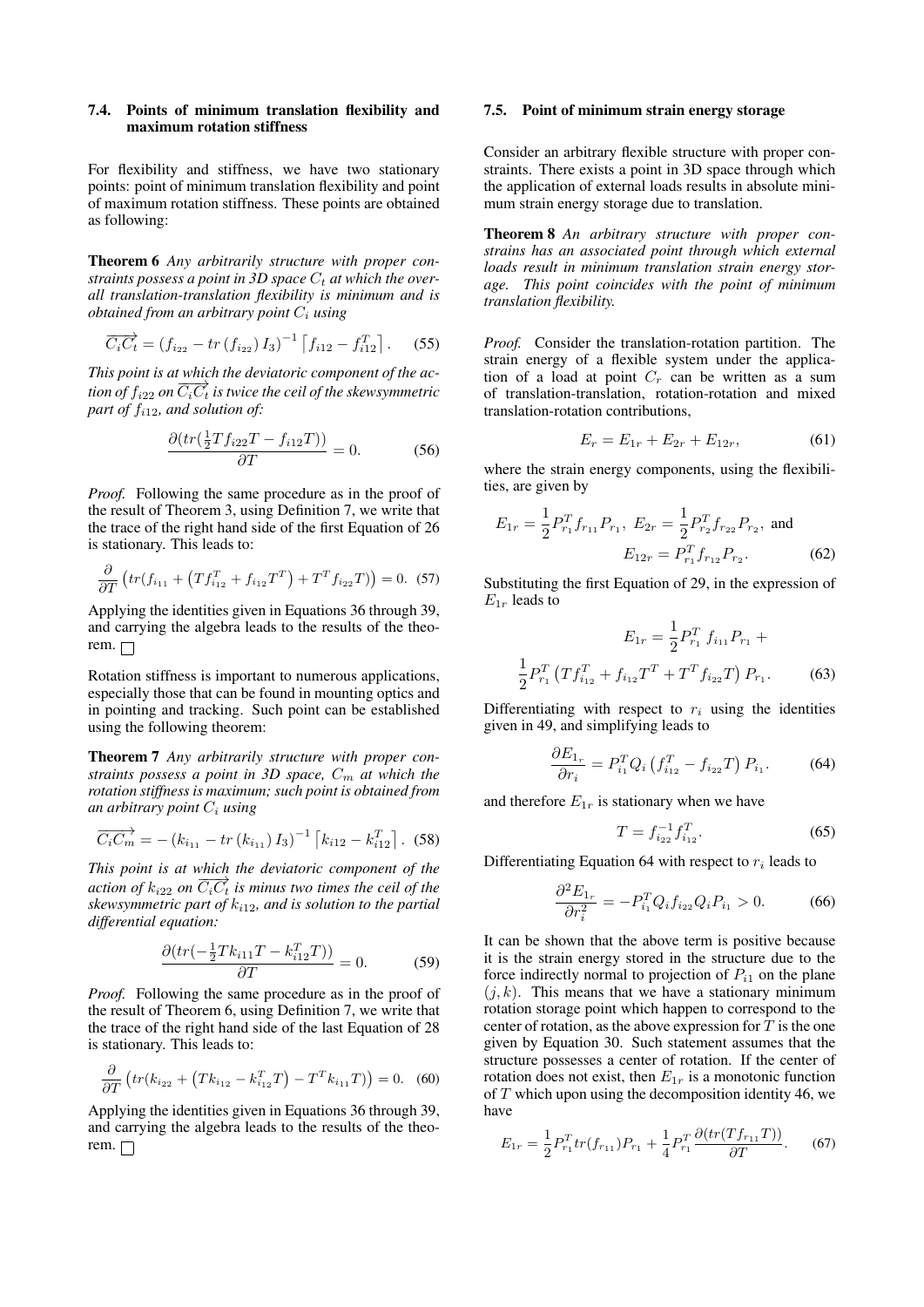The term  $\frac{1}{2} P_{r_1}^T tr(f_{r_{11}}) P_{r_1}$  is already known to be minimum at the point of minimum translation flexibility  $C_t$  per Theorem 6, and therefore  $E_{1r}$  is minimum.  $\Box$ 

Similar to the minimum translation strain energy storage development of the previous section, we show that the rotation energy storage also possess stationary points. There exists a point through which the resultant external loads are applied, the strain energy due to rotation is also at absolute minimum.

Theorem 9 *An arbitrary structure with proper constrains has an associated point through which external loads result in minimum rotation strain energy storage. This point is also the point of maximum rotation stiffness*

*Proof.* Again, consider the translation-rotation partition. The strain energy of a flexible system under the application of a load at an arbitrary point  $C_r$  can be written as a sum of translation-translation, rotation-rotation and mixed translation-rotation contributions, and therefore we can write

$$
Ek_r = Ek_{1r} + Ek_{2r} + Ek_{12r}
$$
 (68)

Using the stiffness matrix, the strain energy components are given by

$$
Ek_{1r} = \frac{1}{2} u_{r_1}^T k_{r_{11}} u_{r_1}, Ek_{2r} = \frac{1}{2} u_{r_2}^T k_{r_{22}} u_{r_2}, \text{ and}
$$
  

$$
Ek_{12r} = u_{r_1}^T k_{r_{12}} u_{r_2}.
$$
 (69)

Substituting the third Equation of 28, in the expression of  $Ek_{2r}$  leads to

$$
Ek_{2r} = \frac{1}{2} u_{r_2}^T k_{i_{22}} u_{r_2} +
$$

$$
\frac{1}{2} u_{r_2}^T (Tk_{i_{12}} - k_{i_{12}}^T T + T^T k_{i_{11}} T) u_{r_2}.
$$
 (70)

Differentiating with respect to  $r_i$  using Equations 49, and simplifying leads to

$$
\frac{\partial E k_{2r}}{\partial r_i} = -u_{i_2}^T Q_i \left( k_{i_{11}} T - k_{i_{12}} \right) u_{i_2}.
$$
 (71)

In the above expression , we also made use of the fact  $u_{r2} = u_{i2}$ . It can be then stated that such derivative is nil for either  $r_x, r_y,$  or  $r_z$  when  $T = k_{i_1}^{-1} k_{i_1}^T$  for any  $u_{i_2}$ . Differentiating again with respect to  $r_i$  leads to

$$
\frac{\partial^2 Ek_{2r}}{\partial r_i^2} = -u_{i_2}^T Q_i k_{i_{11}} Q_i u_{i_2} > 0.
$$
 (72)

This means that we have a stationary minimum rotation storage point which happen to correspond to the center of rotation, should such point exists, because the above expression for  $T$  is the one given by Equation 32. If the center of rotation does not exist, then  $Ek_{2r}$  is either a monotonically increasing or monotonically decreasing

function of T. And if we substitute the decomposition identity 46, we have

$$
Ek_{2r} = \frac{1}{2} u_{r_1}^T k_{r_{11}} u_{r_1} =
$$
  

$$
u_{r_1}^T tr(k_{r_{11}}) u_{r_1} + \frac{1}{4} u_{r_1}^T \frac{\partial (tr(Tk_{r_{11}}T))}{\partial T} \quad . \quad (73)
$$

The term  $\frac{1}{2}u_{r_1}^T t r(k_{r_{22}})u_{r_2}$  is minimum at the point of maximum rotation stiffness  $C_m$  per Theorem 7.

#### 7.6. Relationship between critical points

1 2

Another important result is immediately deduced and documented in the following theorem:

Theorem 10 *When exists, a center of rotation coincides with the point of minimum coupling strength, the point of minimum translation flexibility, the point of maximum rotation stiffness, the point of minimum translation energy storage and the point of minimum rotation strain energy storage.*

*Proof.* Suppose the initial point  $C_i$  coincides with the center of rotation, then by definition, we have to have  $f_{i12} = 0$ . Using Theorem 3 and Theorem 6,  $\overrightarrow{C_i C_o} =$  $\overrightarrow{C_iC_t} = 0$ . It can be shown that  $k_{i_{12}} = 0$  by expressing that the the six-dof block stiffness matrix  $F_r$  is the inverse of the flexibility matrix  $F_i$  in Equations 25. Substituting  $k_{i_{12}} = 0$  in Equation 58 leads to  $\overrightarrow{C_i C_m} = 0.$   $\Box$ 

### 8. EXAMPLES OF  $C_R$  DETERMINATION

#### 8.1. Center of Rotation of U-shaped flexures

As an example, consider the four inverted U-shaped flexures used to mount a fast steering mirror shown in figure 3. The outer straight edges of the mirror are clamped to the static side (ground) and the inner opposite straight edges are attached to the steering subassembly, such that only the dome part flexes. The inertial loads of the Mirror and the remaining mirror mount hardware need to be located on the Center of rotation which is expected to be on the z-axis because of the double symmetry of the layout. The point  $C_i$  is placed intentionally off-axis at coordinates  $(0, 5, 5)$ . The output of the flexibility matrix  $F_i$  and computation of the matrix  $T$  using Equation (30) leads to

|  | $3.19E-3 - 8.09E-5 -1.02E-2$ 4.45E-7 2.04E-3 -1.62E-5<br>$-8.09E-5$ 3.19E-3 -1.02E-2 -2.04E-3 -2.99E-7 1.62E-5<br>$-1.02E-2 -1.02E-2$ 7.80E-2 6.90E-3 -6.90E-3 -1.69E-8<br>$4.45E-7$ -2.04E-3 6.90E-3 1.38E-3 5.91E-7 -1.55E-9<br>$2.04E-3 - 2.99E-7 - 6.90E-3 5.91E-7 1.38E-3 - 7.29E-9$<br>$-1.62E-5$ 1.62E-5 $-1.69E-8$ $-1.55E-9$ $-7.29E-9$ 3.24E-6 |  |
|--|----------------------------------------------------------------------------------------------------------------------------------------------------------------------------------------------------------------------------------------------------------------------------------------------------------------------------------------------------------|--|
|  | $T = \left( \begin{array}{ccc} 0.31758E-3 & -0.14812E+1 & 0.50000E+1 \\ 0.14812E+1 & -0.44397E-3 & 0.50007E+1 \\ -0.49999E+1 & 0.50000E+1 & 0.14079E-1 \end{array} \right)$                                                                                                                                                                              |  |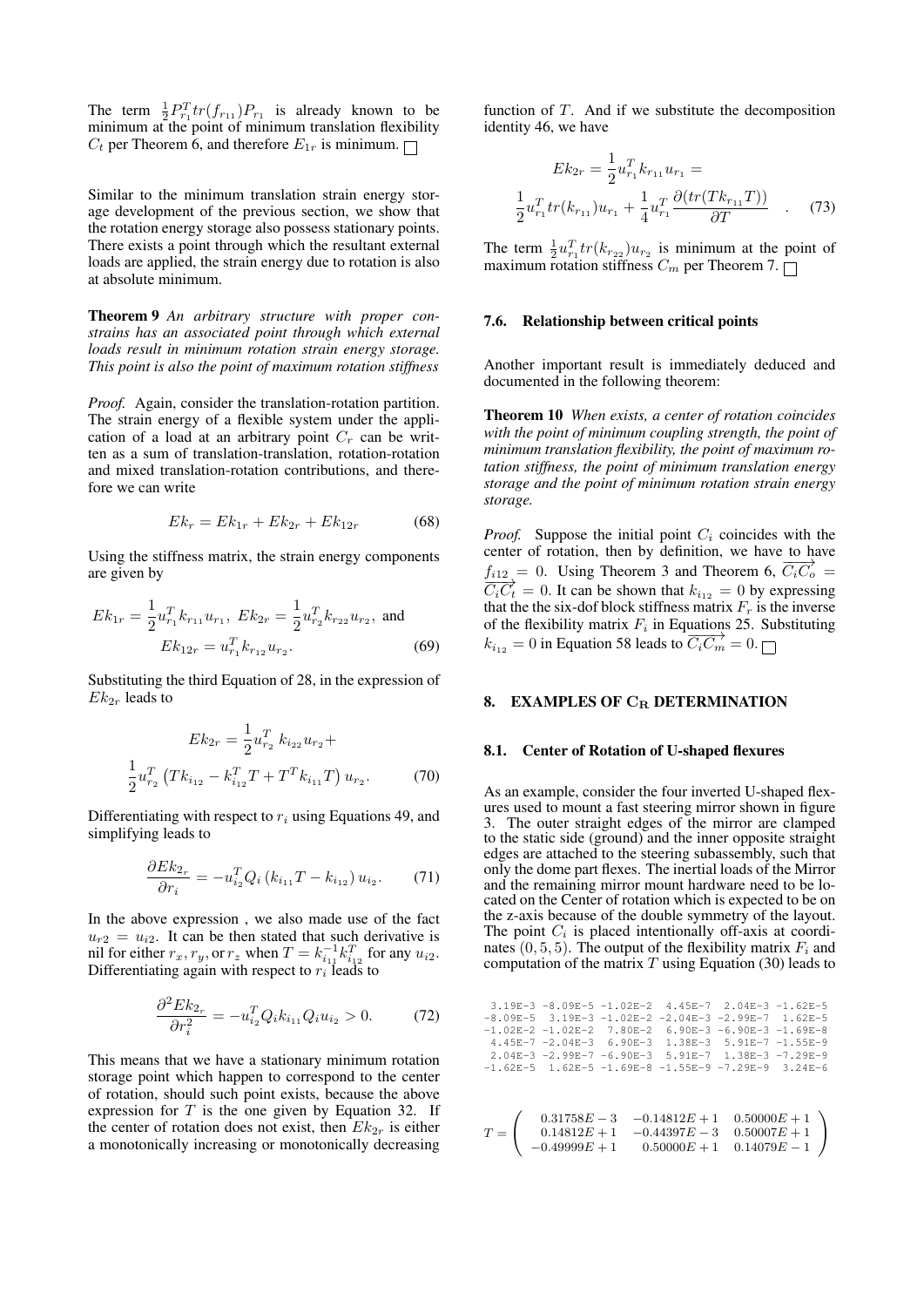

*Figure 3. Finite Element model of a fast steering mirror flexures with a rigid body simulating the mirror subassembly*

Verification of the results through a Nastran run by moving  $C_i$  and placing it right on  $C_r$  through placing now the master node (Grid 3) of the RBE2 at  $(5,5,0)$  +  $(-5, -5, -1.4812) = (0, 0, -1.4812)$  leads to the following flexibility matrix

|  |  | 7.87E-5 -2.43E-8 -6.06E-8 -4.38E-7 -3.24E-9 -16.9E-9   |  |
|--|--|--------------------------------------------------------|--|
|  |  | $-2.43E-8$ 7.87E-5 1.00E-7 8.38E-8 6.13E-7 2.29E-9     |  |
|  |  | $-6.06E-8$ 1.00E-7 8.97E-3 -5.05E-8 -9.38E-9 -4.56E-8  |  |
|  |  | $-4.38E - 7$ 8.38E-8 -5.05E-8 1.38E-3 5.91E-7 -1.55E-9 |  |
|  |  | $-3.24E-9$ 6.13E-7 -9.38E-9 5.91E-7 1.38E-3 -7.29E-9   |  |
|  |  | $-16.9E-9$ 2.29E-9 -4.56E-8 -1.55E-9 -7.29E-9 3.24E-6  |  |

The diagonal flexibility matrix is

9.E-5 7.8E-5 9.E-3 1.38E-3 1.38E-3 3.24E-6.

These values are identical to the diagonal terms of the above flexibility computed matrix.

# 8.2. Pyramid flexure -Pure Center of Rotation:

The flexure is held at two legs in the x-z plane. The other two legs in the y-z plane are rigidly attached to a point located at  $(x, y, z) = (0, 0, 0.63255)$ . The output of the flexibility matrix  $f_i$  and computation of the matrix T using Equation (30) leads to the following:

|  | 2.86E-3 1.99E-9 -7.62E-8 4.48E-7 3.01E-2 2.80E-8                                                                                                 |  |  |
|--|--------------------------------------------------------------------------------------------------------------------------------------------------|--|--|
|  | $1.99E-9$ 2.86E-3 8.36E-8 -3.01E-2-3.80E-7 1.36E-8                                                                                               |  |  |
|  | $-7.62E-8$ 8.36E-8 3.71E-3 -2.25E-6-2.35E-6 -3.43E-9                                                                                             |  |  |
|  | 4.48E-7 -3.01E-2 -2.25E-6 4.76E-1 1.74E-5 -3.53E-7                                                                                               |  |  |
|  | 3.01E-2 -3.80E-7 -2.35E-6 1.74E-5 4.76E-1 9.49E-9                                                                                                |  |  |
|  | 2.80E-8 1.36E-8 -3.43E-9 -3.53E-7 9.49E-9 4.89E-3                                                                                                |  |  |
|  | $T = \left( \begin{array}{ccc} 0.32E-5 & -0.63E-1 & -0.56E-5 \\ 0.63E-1 & -0.15E-5 & 0.18E-5 \\ 0.47E-5 & 0.49E-5 & 0.70E-6 \end{array} \right)$ |  |  |
|  |                                                                                                                                                  |  |  |

Placement of the center of rotation at the following coordinates  $(2.83E - 7, -4.71E - 9, -0.063256)$  Leads to the decoupled flexibility matrix shown below:

|  | 9.50E-4 -1.54E-8 7.25E-8 -6.55E-7 5.95E-7 2.74E-8             |  |
|--|---------------------------------------------------------------|--|
|  | $-1.54E-8$ 9.50E-4 -5.90E-8 -6.43E-7 7.23E-7 -8.69E-9         |  |
|  | 7.25E-8 -5.90E-8 3.71E-3 -2.25E-6 -2.35E-6 -3.43E-9           |  |
|  | $-6.55E-7$ $-6.43E-7$ $-2.25E-6$ $4.76E-1$ 1.74E-5 $-3.53E-7$ |  |
|  | 5.95E-7 7.23E-7 -2.35E-6 1.74E-5 4.76E-1 9.48E-9              |  |
|  | 2.74E-8 -8.69E-9 -3.43E-9 -3.53E-7 9.48E-9 4.89E-3            |  |

### 8.3. Example of Shear Center

Perhaps the most referenced problem in studying the shear center in stress analysis is the cantilever bracket cross section (see Figure 8.2). The flexibility matrix of this beam is given at an arbitrary point  $C_i$ 



*Figure 4. Pyramid Flexure*



*Figure 5. Bracket Cantilever Beam*

| 6.65E-6 -5.65E-5-5.65E-5 1.46E-16 3.32E-6 -3.32E-6        |  |  |
|-----------------------------------------------------------|--|--|
| $-5.65E-5$ 3.68E-3-2.06E-3 -1.78E-3 -2.83E-5 4.71E-5      |  |  |
| $-5.65E-5$ $-2.06E-3$ 3.68E-3 1.78E-3 $-4.71E-5$ 2.83E-5  |  |  |
| 1.46E-16 -1.78E-3 1.78E-3 1.19E-3 7.22E-17 -1.24E-16      |  |  |
| 3.32E-6 -2.83E-5-4.71E-5 7.22E-17 2.77E-6 -1.66E-6        |  |  |
| $-3.32E-6$ 4.71E-5 2.83E-5 $-1.24E-16$ $-1.66E-6$ 2.77E-6 |  |  |
|                                                           |  |  |

and the matrix T can be readily computed to be

|                  |                 | $0.43344E - 15 -0.75001E + 0$ | $0.75001E + 0$                |
|------------------|-----------------|-------------------------------|-------------------------------|
| $T = \mathsf{I}$ | $0.14994E + 1$  |                               | $-0.18641E - 5 -0.17000E + 2$ |
|                  | $-0.14994E + 1$ |                               | $0.17000E + 2 -0.24484E - 6$  |

## 9. JITTER LOADS FROM MECHANISMS

Consider the soft spring-mounted structure shown in Figure 9. This configuration covers a number of mechanisms which are driven by actuators while mounted on a flexural system, which in-turn attaches to a rigid mount. Three encoders are adequately positioned to deliver the tip, tilt and pogo motions of the payload, i.e.  $\theta_x, \theta_y$ , and  $u_z$  to a control system operating in a close loop configuration. Without loss of generality, we assume that the flexural system possess radial symmetry, i.e.  $k_x = k_y = k_l$ and  $k_{xx} = k_{yy} = k_{ll}$ . We further assume thats the payload is relatively rigid with a mass  $m$  and double inertial symmetry such that the cross-inertial terms  $I_{xz}$  and  $I_{yz}$ are nil. The flexural system is such that it possesses a center of rotation  $C_R$ , intended to be coincident with the center of mass of the payload  $C_G$ . Despite best efforts, tolerances in manufacturing and assembly will inevitably produce an offset  $[r_x, r_y, r_z]$  between  $C_G$  and  $C_R$ . The performance of a precision mechanism will depend on how well the offsets are minimized, and therefore a postmanufacturing plan needs to be in place to balance the mechanism in three directions. Shimming, match machining and/or post-machining are often used in the final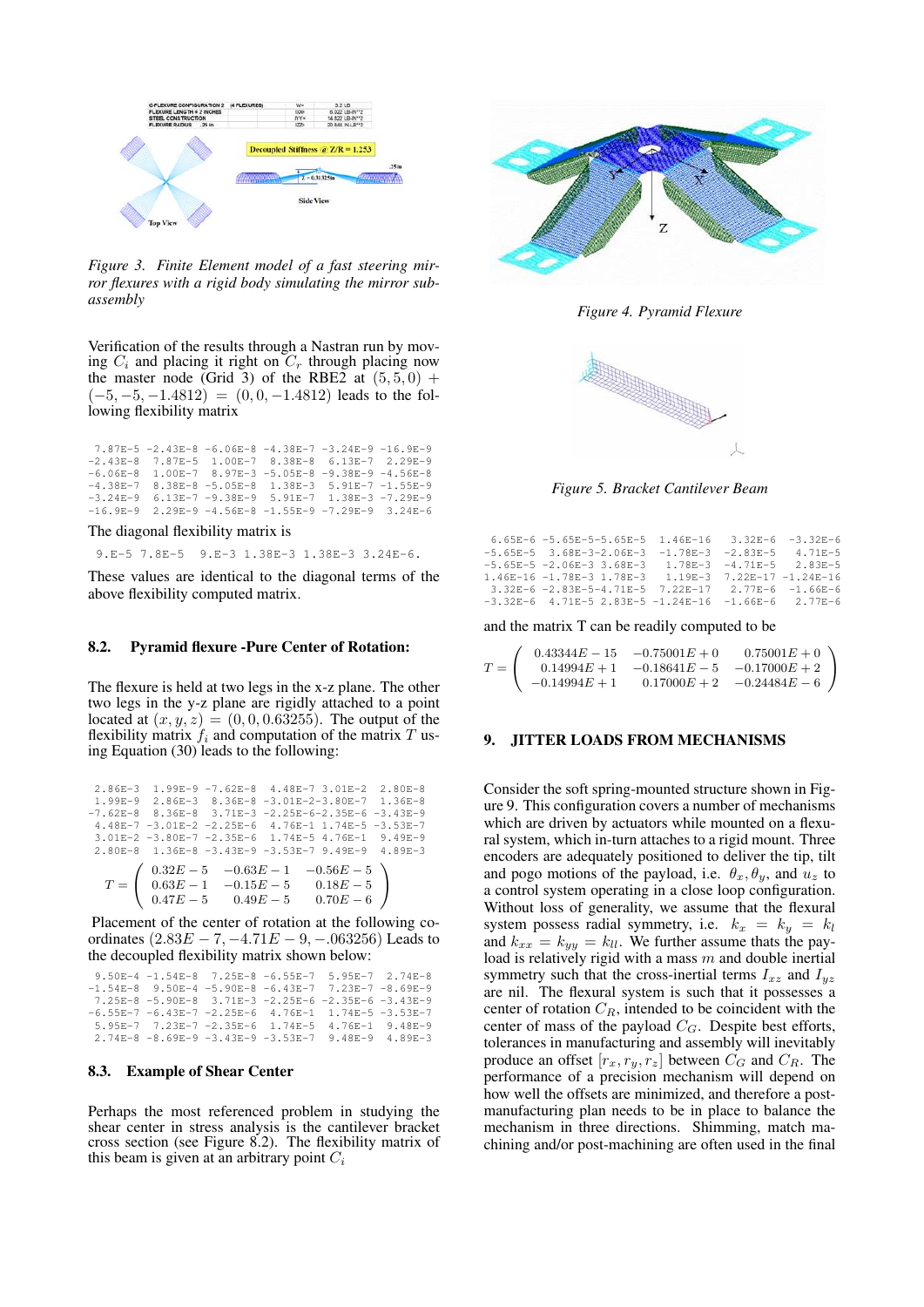

*Figure 6. Soft spring-mounted structure*

stages of the assembly. For complex multi-component systems, inertial balancing follows the process described in [6] where rotary tables can be used for non spinning mechanisms. The  $C_G-C_R$  offset verification process follows the methodology presented in [7] where the mechanism is placed on a modular force measurement table tuned to have its modes outside the natural frequencies of the system.

Let us denote by  $M$  the lumped mass diagonal 6 by 6 matrix of the payload, derived through static condensation at point  $C_G$  or even through a standard mass properties generation procedure. Let us also denote by  $K_R$  the diagonal stiffness matrix produced at the center of rotation  $C_R$ , the eigenvectors and eigenvalues of the fundamental modes of the mechanism can be obtained from the matrix  $M^{-1}K_R$ , sum of  $M^{-1}K_G$ , representing the target design:

 ${\rm diag}\left( \begin{array}{cccc} w_l^2 & w_l^2 & w_z^2 & w_{xx}^2 & w_{yy}^2 & w_{zz}^2 \end{array} \right)$ 

where  $w_l^2 = k_l/m$ ,  $w_z^2 = k_z/m$ ,  $w_{xx}^2 = k_{ll}/I_{xx}$ ,  $w_{yy}^2 =$  $k_{yy}/I_{yy}, w_{zz}^2 = k_{zz}/I_{zz}$  and the matrix representing the combined effect of tolerances and other errors, given by

$$
\begin{array}{ccccccccc} 0 & 0 & 0 & 0 & r_z w_l^2 & -r_y w_l^2 \\ 0 & 0 & 0 & -r_z w_l^2 & 0 & r_x w_l^2 \\ 0 & 0 & 0 & r_y w_z^2 & -r_x w_z^2 & 0 \\ 0 & -\frac{r_z}{t_x^2} w_l^2 & \frac{r_y}{t_x^2} w_z^2 & +\frac{r_z^2}{t_x^2} w_l^2 & -\frac{r_x r_y}{t_x^2} w_z^2 & -\frac{r_x r_z}{t_x^2} w_l^2 \\ \frac{r_z}{t_y^2} w_l^2 & 0 & -\frac{r_x}{t_y^2} w_z^2 & -\frac{r_x r_y}{t_y^2} w_z^2 & \frac{r_x^2}{t_y^2} w_z^2 & +\frac{r_z^2}{t_y^2} w_l^2 & -\frac{r_y r_z}{t_y^2} w_l^2 \\ -\frac{r_y}{t_z^2} w_l^2 & \frac{r_x}{t_z^2} w_l^2 & 0 & -\frac{r_x r_z}{t_z^2} w_l^2 & -\frac{r_y r_z}{t_z^2} w_l^2 & \frac{r_x^2 + r_y^2}{t_z^2} w_l^2 \end{array}
$$

where  $t_x^2 = Ixx/m$ ,  $t_y^2 = Iyy/m$ , and  $t_z^2 = Izz/m$ are the gyration radii. Multivariate Taylor series expansions of the fundamental modes around the target mechanism design parameters are given by, for small offsets  $[r_x, r_y, rz]$ 





*Figure 7. Axial motion -analysis versus measurements*



Taylor series expansions of the first six frequencies are

$$
\begin{array}{c} w_l^2+\frac{w_l^4}{t_z^2(w_l^2-w_z^2)}r_y^2+\frac{w_l^4}{t_y^2(w_l^2-w_{yy}^2)}r_z^2\\ w_l^2+\frac{w_l^4}{t_z^2(w_l^2-w_z^2)}r_x^2+\frac{w_l^4}{t_x^2(w_l^2-w_{xx}^2)}r_z^2\\ w_z^2+\frac{w_z^4}{t_y^2(w_l^2-w_z^2)}r_x^2+\frac{w_z^4}{t_x^2(w_l^2-w_{yy}^2)}r_y^2\\ w_{xx}^2+\frac{w_{xx}^2w_z^2}{t_x^2(w_x^2-w_{xx}^2)}r_y^2-\frac{w_{xx}^2w_l^2}{t_x^2(w_l^2-w_{xx}^2)}r_z^2\\ w_{yy}^2-\frac{w_{xy}^2w_z^2}{t_y^2(w_z^2-w_{yy}^2)}r_x^2-\frac{w_{yy}^4w_l^2}{t_y^2(w_l^2-w_{xy}^2)}r_z^2\\ w_{zz}^2-\frac{w_{zz}^2w_l^2}{t_z^2(w_l^2-w_{zz}^2)}r_x^2-\frac{w_{zz}^4w_l^2}{t_z^2(w_l^2-w_{zz}^2)}r_y^2\end{array}
$$

From the above results, we may state that (a) an offset  $r<sub>z</sub>$  along the z axis causes coupling between tip/tilt modes and lateral modes, (b) in-plane offsets  $r_x$  or  $r_y$ cause coupling between tip/tilt and axial motions, (c) the leading expansion terms of the motions and forces are linear functions of offsets and (d) frequencies have no first order terms in offsets. Having derived the fundamental modes and frequencies of a non-perfect system, and having characterized the effect of offsets in the case of inertial loads, it remains to measure  $r_x$ ,  $r_y$  and  $r_z$  from tests so that a payload location is adjusted and the mechanism is brought to accurate balance. The FSM can be driven by one of the following harmonic loads using its own actuators in open-loop:

$$
P_z = P_0 \sin(\omega t), M_x = M_0 \sin(\omega t), \text{ and } M_y = M_0 \sin(\omega t).
$$

Measurement of the axial, tip and tilt motions of the mirror may be obtained using the FSM's own encoders if they were already